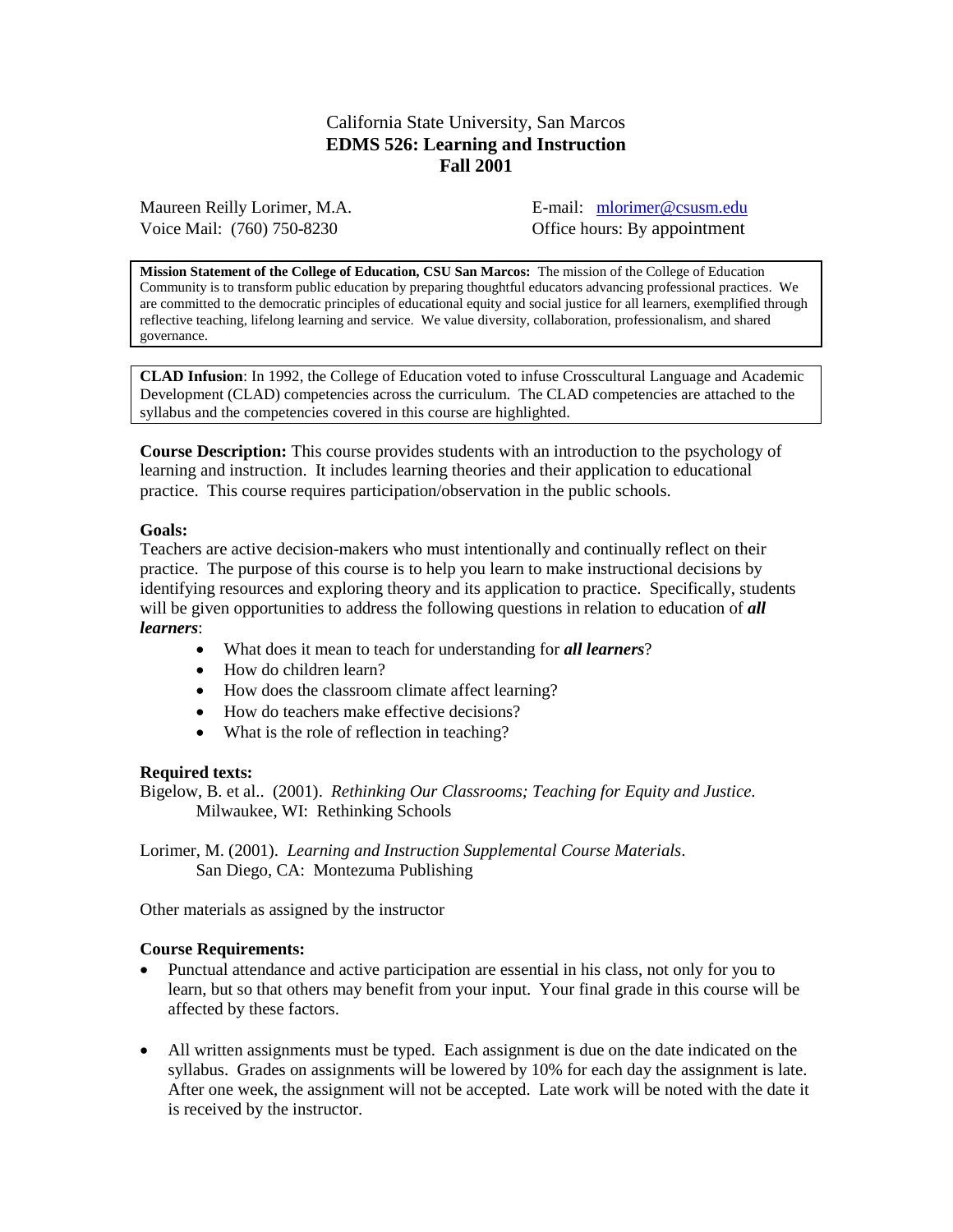• Please be sure to read and understand the university policy on plagiarism as it will be strictly enforced.

| <b>Assignments:</b> (Note: Specific guidelines for all assignments will be provided by the instructor.)<br><b>Attendance and Participation</b>                                                                                                                                   | 15 points  |  |  |  |
|----------------------------------------------------------------------------------------------------------------------------------------------------------------------------------------------------------------------------------------------------------------------------------|------------|--|--|--|
| Reading Reflections.<br>(ongoing).                                                                                                                                                                                                                                               | 25 points  |  |  |  |
| $Create - A - Classroom Plan$<br>(due: Sept. 14)<br>An organizational plan for a future classroom.                                                                                                                                                                               | 30 points  |  |  |  |
| Lesson Plan <i>(included within portfolio with checks beforehand)</i><br>A written lesson plan following specific format.                                                                                                                                                        | 10 points  |  |  |  |
| Unit Plan (included within portfolio with checks beforehand<br>A collaborative development of a thematic integrated unit of study.                                                                                                                                               | 25 points  |  |  |  |
| Literature Review (due: Oct. 12)<br>A written and oral presentation on one book.                                                                                                                                                                                                 | 20 points  |  |  |  |
| <b>Classroom Observation Reflection Paper</b><br>(due: Oct. 16)<br>25 points<br>A reflective paper connecting classroom observations and course learnings.<br>Your 30-hr. observation log will be attached to the back of this paper.<br>This will be included in your portfolio |            |  |  |  |
| (due: Oct. 16 with periodic checks during the semester)<br>Portfolio<br>A reflective collection of course learnings.                                                                                                                                                             | 50 points  |  |  |  |
|                                                                                                                                                                                                                                                                                  | 200 points |  |  |  |

**Attendance Policy**: Due to the dynamic and interactive nature of courses in the College of Education, all students are expected to attend all classes and participate actively. At a minimum, students must attend more than 80% of class time, or s/he may not receive a passing grade for the course at the discretion of the instructor. Individual instructors may adopt more stringent attendance requirements. Should the student have extenuating circumstances, s/he should contact he instructor as soon as possible.

**Expectations:** Students must come to class prepared to discuss required readings, submit required assignments, and participate in class activities. Teacher education is a professional preparation program, and students will be expected to adhere to standards of dependability, confidentiality, and writing achievement.

If you miss two class sessions, or are late (or leave early) for more than three sessions, you cannot receive a grade of A. If you miss three class sessions, you cannot receive a grade of B.

To receive a teaching credential from the state of California you must maintain a B average (3.0  $GPA$ ), with all grades at a  $C+$  or better, in your teacher education courses.

### **Grading Scale**

| $A = 90 - 100\%$ | C $70-79\%$ | F Below 59% |
|------------------|-------------|-------------|
| $B = 80 - 89\%$  | D $60-69\%$ |             |